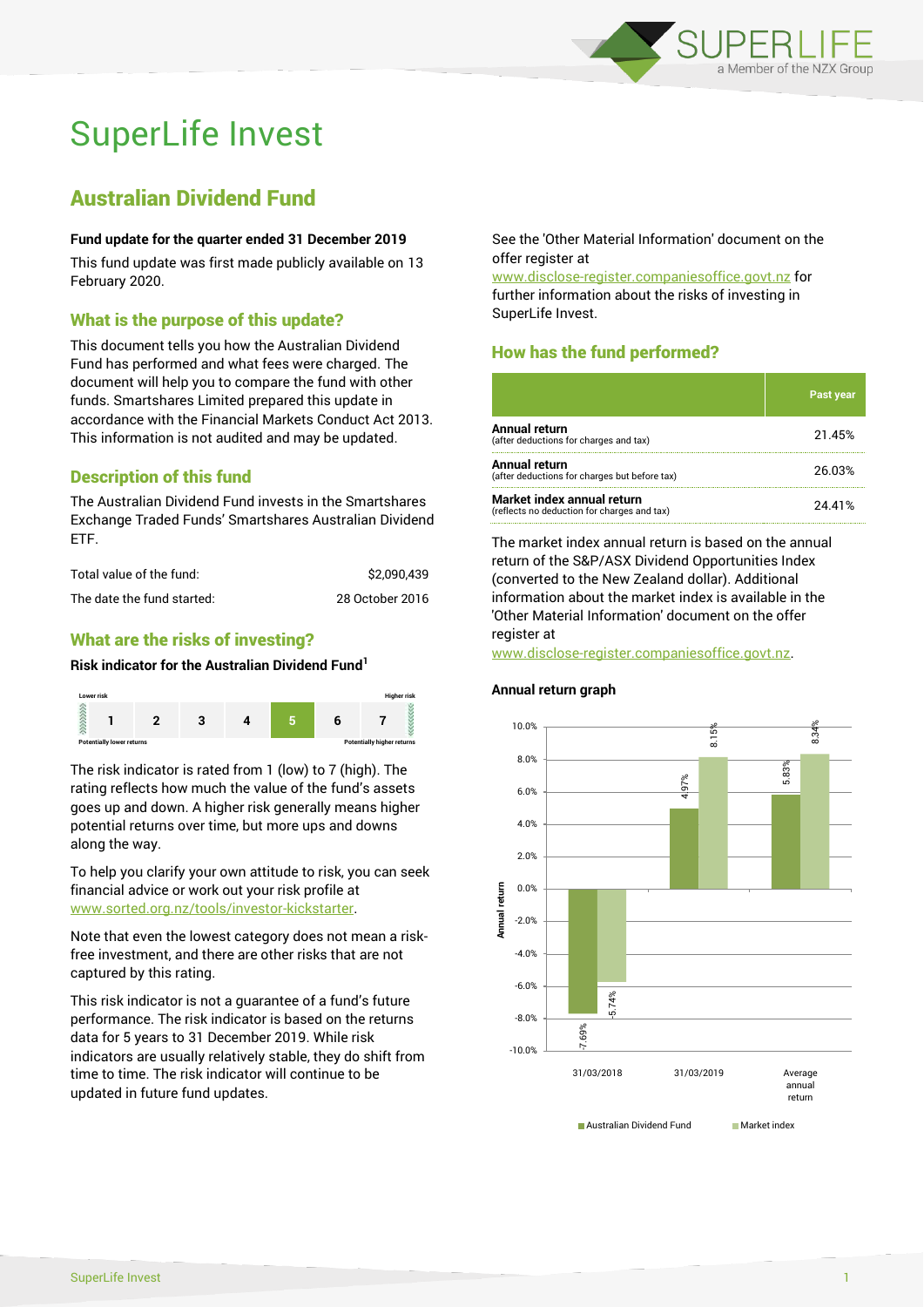

This shows the return after fund charges and tax for each year ending 31 March since the fund started. The last bar shows the average annual return since the fund started, up to 31 December 2019.

**Important:** This does not tell you how the fund will perform in the future.

Returns in this update are after tax at the highest prescribed investor rate (PIR) of tax for an individual New Zealand resident. Your tax may be lower.

#### What fees are investors charged?

Investors in the Australian Dividend Fund are charged fund charges. In the year to 31 March 2019 these were:

|                                                       | % per annum of fund's<br>net asset value |  |
|-------------------------------------------------------|------------------------------------------|--|
| <b>Total fund charges</b>                             | 0.49%                                    |  |
| Which are made up of:                                 |                                          |  |
| <b>Total management and administration</b><br>charges | 0.49%                                    |  |
| Including:                                            |                                          |  |
| Manager's basic fee                                   | 0.46%                                    |  |
| Other management and<br>administration charges        | 0.03%                                    |  |
| Other charges                                         | Dollar amount per investor               |  |
| Administration fee                                    | \$12 per annum                           |  |

Investors may also be charged individual action fees for specific actions or decisions (for example, if an investor has a financial adviser and has agreed to pay a fee to the adviser for providing financial advice). See the Product Disclosure Statement for SuperLife Invest for more information about those fees.

Small differences in fees and charges can have a big impact on your investment over the long term.

GST is included in the fund charges set out above.

#### Example of how this applies to an investor

Jess had \$10,000 in the fund and did not make any further contributions. At the end of the year, Jess received a return after fund charges were deducted of \$2,145 (that is 21.45% of her initial \$10,000). Jess paid other charges of \$12. This gives Jess a total return after tax of \$2,133 for the year.

#### What does the fund invest in?

#### **Actual investment mix**

This shows the types of assets that the fund invests in.



#### **Target investment mix**

This shows the mix of assets that the fund generally intends to invest in.

| <b>Asset Category</b>        | <b>Target asset mix</b> |
|------------------------------|-------------------------|
| Cash and cash equivalents    | 1.00%                   |
| New Zealand fixed interest   |                         |
| International fixed interest |                         |
| Australasian equities        | 99.00%                  |
| International equities       |                         |
| Listed property              |                         |
| Unlisted property            |                         |
| Commodities                  |                         |
| Other                        |                         |